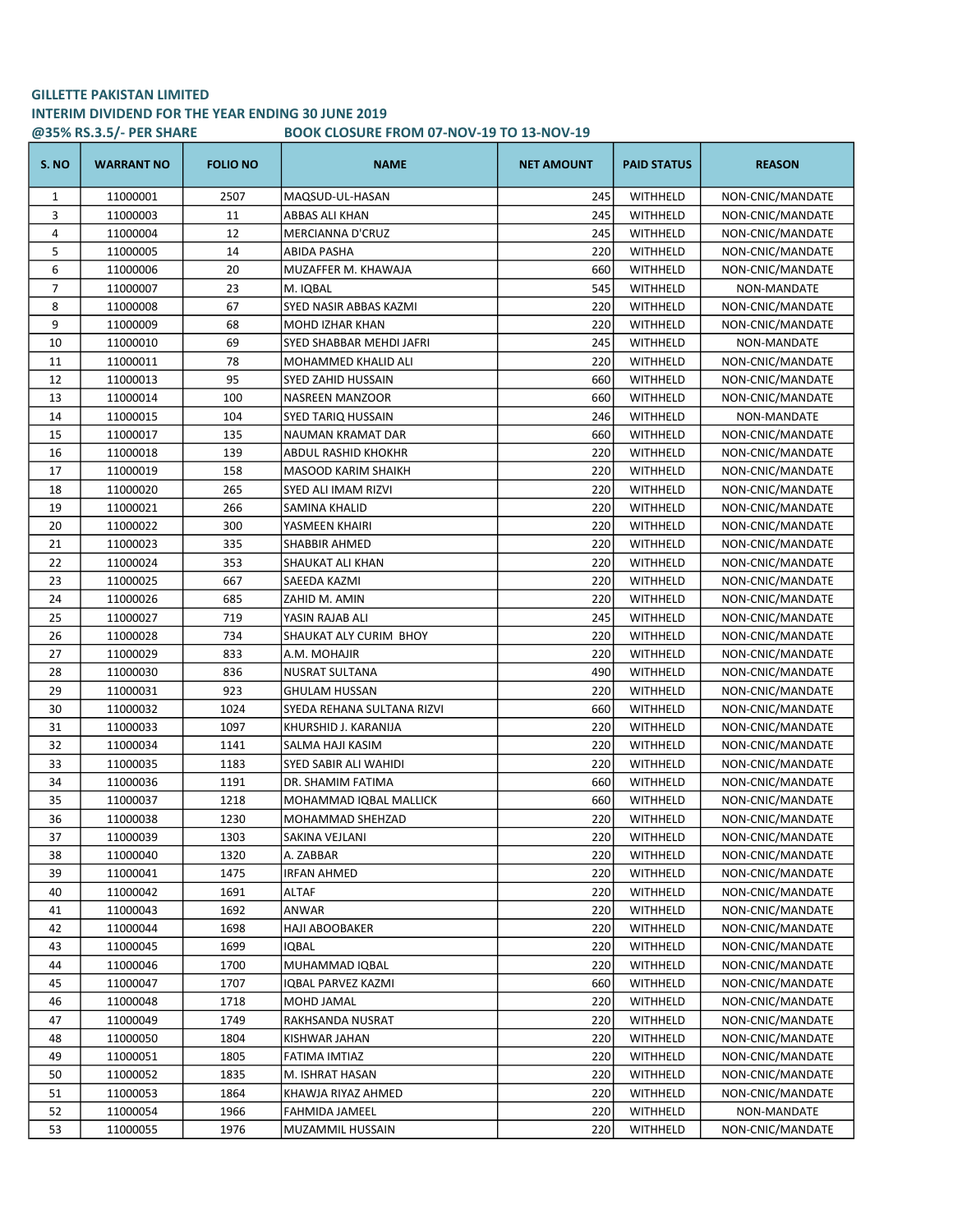| 54         | 11000057 | 2032         | CHAUDRY FAYYAZ AHMED       | 220        | WITHHELD             | NON-CNIC/MANDATE                     |
|------------|----------|--------------|----------------------------|------------|----------------------|--------------------------------------|
| 55         | 11000058 | 2033         | ANWAR ALI                  | 220        | WITHHELD             | NON-CNIC/MANDATE                     |
| 56         | 11000059 | 2035         | GHULAM MUSTAFA RANA        | 220        | WITHHELD             | NON-CNIC/MANDATE                     |
| 57         | 11000060 | 2040         | ICP A/C MR. ZAHEER MIRZA   | 220        | WITHHELD             | NON-CNIC/MANDATE                     |
| 58         | 11000061 | 2137         | <b>ABBAS MAHMOOD</b>       | 220        | WITHHELD             | NON-CNIC/MANDATE                     |
| 59         | 11000062 | 2142         | MRS. SALEHA JAFRI          | 245        | WITHHELD             | NON-MANDATE                          |
| 60         | 11000063 | 2153         | KAMRAN                     | 220        | WITHHELD             | NON-CNIC/MANDATE                     |
| 61         | 11000064 | 2187         | MANZOOR HUSSAIN SIDDIQUI   | 660        | WITHHELD             | NON-CNIC/MANDATE                     |
| 62         | 11000065 | 2237         | MOHD AFTAB                 | 220        | WITHHELD             | NON-CNIC/MANDATE                     |
| 63         | 11000066 | 2293         | SALEEM SAJID               | 220        | WITHHELD             | NON-CNIC/MANDATE                     |
| 64         | 11000067 | 2295         | M. NASIR UD DEEN           | 220        | WITHHELD             | NON-CNIC/MANDATE                     |
| 65         | 11000068 | 2328         | NAVEEDA TABBASUM           | 220        | <b>WITHHELD</b>      | NON-CNIC/MANDATE                     |
| 66         | 11000069 | 2344         | MAZAHIR MUSTUFA QUERASHI   | 220        | WITHHELD             | NON-CNIC/MANDATE                     |
| 67         | 11000070 | 2371         | KHURSHID AKHTAR            | 660        | WITHHELD             | NON-CNIC/MANDATE                     |
| 68         | 11000071 | 2394         | PARVEEN IQBAL SAEED HASHIM | 220        | WITHHELD             | NON-CNIC/MANDATE                     |
| 69         | 11000072 | 2396         | NUSRAT ANSARI              | 220        | WITHHELD             | NON-CNIC/MANDATE                     |
| 70         | 11000073 | 2518         | SHAHNAZ BOKHARI            | 220        | WITHHELD             | NON-CNIC/MANDATE                     |
| 71         | 11000074 | 2536         | SYEDA IFFAT JABBAR         | 220        | WITHHELD             | NON-CNIC/MANDATE                     |
| 72         | 11000075 | 2553         | MOHAMMAD SALIM QURAISHI    | 220        | WITHHELD             | NON-CNIC/MANDATE                     |
| 73         | 11000076 | 2611         | SHABANA MOIN               | 660        | WITHHELD             | NON-CNIC/MANDATE                     |
| 74         | 11000077 | 2670         | ANWAR AHMED MALLIK         | 220        | <b>WITHHELD</b>      | NON-CNIC/MANDATE                     |
| 75         | 11000078 | 2794         | <b>MAHER SULTANA</b>       | 220        | WITHHELD             | NON-CNIC/MANDATE                     |
| 76         | 11000079 | 2811         | <b>BILQUIS LAKHANY</b>     | 220        | WITHHELD             | NON-CNIC/MANDATE                     |
| 77         | 11000080 | 2822         | ABDUL KARIM                | 220        | WITHHELD             | NON-CNIC/MANDATE                     |
| 78         | 11000081 | 2846         | ABDUL HAMID                | 220        | WITHHELD             | NON-CNIC/MANDATE                     |
| 79         | 11000082 | 2847         | ZAINUL ABDIN               | 272        | WITHHELD             | NON-MANDATE                          |
| 80         | 11000083 | 2865         | NOORDDIN S. LALANI         | 440        | WITHHELD             | NON-CNIC/MANDATE                     |
| 81         | 11000084 | 2871         | ABDUL ALIM                 | 220        | WITHHELD             | NON-CNIC/MANDATE                     |
| 82         | 11000085 | 2935         | HABIB TAYUB                | 220        | WITHHELD             | NON-CNIC/MANDATE                     |
| 83         | 11000086 | 3009         | YUSUF AHMED DADABHOY       | 220        | WITHHELD             | NON-CNIC/MANDATE                     |
| 84         | 11000087 | 3012         | MR. ABU TALIB JHANDIYA     | 272        | WITHHELD             | NON-MANDATE                          |
| 85         | 11000088 | 3362         | RABIA BAI                  | 220        | WITHHELD             | NON-CNIC/MANDATE                     |
| 86         | 11000089 | 3467         | IDRES                      | 440        | WITHHELD             | NON-CNIC/MANDATE                     |
| 87         | 11000090 | 3468         | NOOR ALI                   | 440        | WITHHELD             | NON-CNIC/MANDATE                     |
| 88         | 11000091 | 3579         | TARIQ AZIZ                 | 220        | WITHHELD             | NON-CNIC/MANDATE                     |
| 89         | 11000092 | 3580         | AKBAR ALI                  | 220        | WITHHELD             | NON-CNIC/MANDATE                     |
| 90         | 11000093 | 3633         | VAZIR ALI                  | 220        | WITHHELD             | NON-CNIC/MANDATE                     |
| 91         | 11000094 | 3772         | SALEEM                     | 220        | WITHHELD             | NON-CNIC/MANDATE                     |
| 92         | 11000095 | 3850         | KULSUM BEGUM               | 220        | WITHHELD             | NON-CNIC/MANDATE                     |
| 93         | 11000096 | 3863         | KHALID AHMED               | 220        | WITHHELD             | NON-CNIC/MANDATE                     |
| 94         | 11000097 | 3880         | ZAIBUN-NISA                | 660        | WITHHELD             | NON-CNIC/MANDATE                     |
| 95         | 11000098 | 3902         | MAHMOOD HUSSAIN            |            | WITHHELD             | NON-CNIC/MANDATE                     |
| 96         | 11000099 | 3935         | ABDUL AZIZ SULEMAN         | 220<br>220 | WITHHELD             | NON-CNIC/MANDATE                     |
| 97         | 11000100 | 4018         | ASIF                       | 220        | WITHHELD             | NON-CNIC/MANDATE                     |
| 98         | 11000101 | 4098         | MR. TASNEEM IMDAD HYDARI   | 817        | WITHHELD             | NON-MANDATE                          |
| 99         | 11000102 | 4175         | YASMIN NASIR               | 220        | WITHHELD             | NON-CNIC/MANDATE                     |
| 100        | 11000103 | 4222         |                            |            | WITHHELD             | NON-CNIC/MANDATE                     |
|            |          |              | AMINA                      | 220        |                      |                                      |
| 101<br>102 | 11000104 | 4518<br>4561 | AFROZ BANO                 | 660<br>440 | WITHHELD<br>WITHHELD | NON-CNIC/MANDATE<br>NON-CNIC/MANDATE |
|            | 11000105 |              | ROSHAN                     |            |                      |                                      |
| 103        | 11000106 | 4562         | NAEEMA KHATOON             | 220        | WITHHELD             | NON-CNIC/MANDATE                     |
| 104        | 11000107 | 4607         | AZIZA QADIR                | 220        | WITHHELD             | NON-CNIC/MANDATE                     |
| 105        | 11000108 | 4643         | TAHIRA WAHEED              | 220        | WITHHELD             | NON-CNIC/MANDATE                     |
| 106        | 11000109 | 4684         | KISHWAR ZAHID              | 245        | WITHHELD             | NON-CNIC/MANDATE                     |
| 107        | 11000110 | 4723         | SERWAT REHANA              | 220        | WITHHELD             | NON-CNIC/MANDATE                     |
| 108        | 11000111 | 4740         | SARTAJ UDDIN QURESHI       | 220        | WITHHELD             | NON-CNIC/MANDATE                     |
| 109        | 11000112 | 4750         | FARIDA ABU TALIF           | 220        | WITHHELD             | NON-CNIC/MANDATE                     |
| 110        | 11000113 | 4839         | MALIK BASHIR AHMED         | 220        | WITHHELD             | NON-CNIC/MANDATE                     |
| 111        | 11000114 | 4853         | <b>FAHIM IQBAL</b>         | 220        | WITHHELD             | NON-CNIC/MANDATE                     |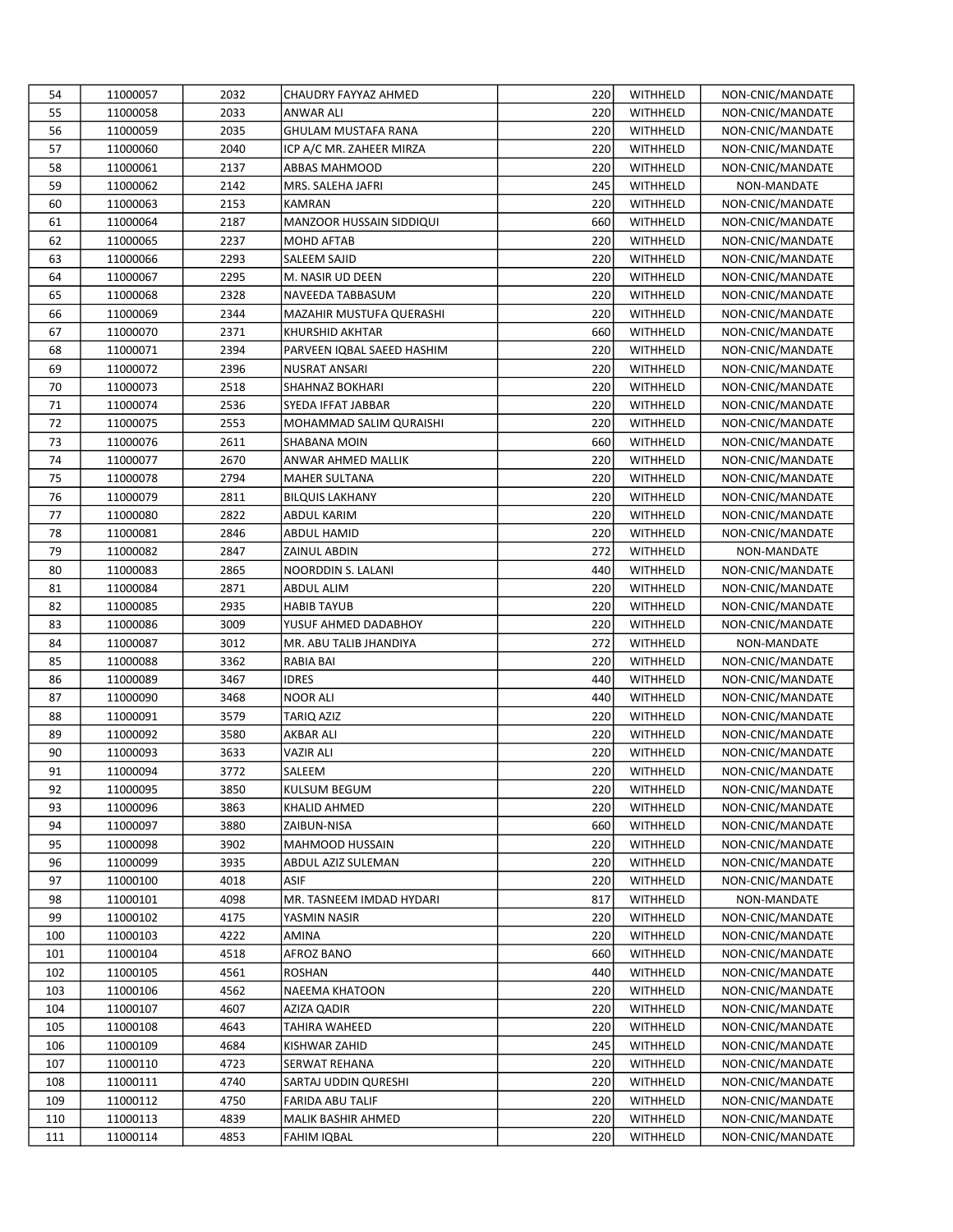| 112 | 11000115 | 4861 | KHALID                   | 220 | WITHHELD | NON-CNIC/MANDATE |
|-----|----------|------|--------------------------|-----|----------|------------------|
| 113 | 11000116 | 4905 | NADEEM ALI               | 220 | WITHHELD | NON-CNIC/MANDATE |
| 114 | 11000117 | 4922 | SHAMIM BARI              | 660 | WITHHELD | NON-CNIC/MANDATE |
| 115 | 11000118 | 4930 | MUHAMMAD JAWED           | 220 | WITHHELD | NON-MANDATE      |
| 116 | 11000119 | 4966 | NOOR MOHD                | 220 | WITHHELD | NON-CNIC/MANDATE |
| 117 | 11000120 | 5086 | MUHAMMAD ATHAR HUSSAIN   | 220 | WITHHELD | NON-CNIC/MANDATE |
| 118 | 11000121 | 5091 | JAVED AKHTAR             | 220 | WITHHELD | NON-CNIC/MANDATE |
| 119 | 11000122 | 5104 | RAHAT AMIR               | 220 | WITHHELD | NON-CNIC/MANDATE |
| 120 | 11000123 | 5208 | M. IBRAHIM               | 220 | WITHHELD | NON-CNIC/MANDATE |
| 121 | 11000124 | 5259 | MUHAMMED AMIN            | 220 | WITHHELD | NON-CNIC/MANDATE |
| 122 | 11000125 | 5270 | DR. SUHAIL GULZAR        | 660 | WITHHELD | NON-CNIC/MANDATE |
| 123 | 11000126 | 5380 | SAMIA TOQEER             | 220 | WITHHELD | NON-CNIC/MANDATE |
| 124 | 11000127 | 5382 | MOHD. RAFIQ AWAN         | 220 | WITHHELD | NON-CNIC/MANDATE |
| 125 | 11000128 | 5397 | AQILA RASHID             | 220 | WITHHELD | NON-CNIC/MANDATE |
| 126 | 11000129 | 5401 | MULLICK MOHAMMAD ISHAQUE | 220 | WITHHELD | NON-CNIC/MANDATE |
| 127 | 11000130 | 5425 | SURAYYA ZUBAIDA          | 220 | WITHHELD | NON-CNIC/MANDATE |
| 128 | 11000131 | 5432 | ARIF-UL-ISALM            | 220 | WITHHELD | NON-CNIC/MANDATE |
| 129 | 11000132 | 5449 | M. RAFIQUE USMAN         | 220 | WITHHELD | NON-CNIC/MANDATE |
| 130 | 11000133 | 5451 | SARWAT ISLAM             | 220 | WITHHELD | NON-CNIC/MANDATE |
| 131 | 11000134 | 5598 | NUSRAT ATIQ              | 220 | WITHHELD | NON-CNIC/MANDATE |
| 132 | 11000135 | 5607 | S. NIZAMUDDIN AHMED      | 220 | WITHHELD | NON-CNIC/MANDATE |
| 133 | 11000136 | 5613 | FAHIM AHMED              | 220 | WITHHELD | NON-CNIC/MANDATE |
| 134 | 11000137 | 5615 | SAMINA IFFAT             | 220 | WITHHELD | NON-CNIC/MANDATE |
| 135 | 11000138 | 5641 | AHSAN NADEEM             | 220 | WITHHELD | NON-CNIC/MANDATE |
| 136 | 11000139 | 5677 | <b>RUKHSANA</b>          | 220 | WITHHELD | NON-CNIC/MANDATE |
| 137 | 11000140 | 5757 | MOHAMMED ILYAS QURESHI   | 660 | WITHHELD | NON-CNIC/MANDATE |
| 138 | 11000141 | 5773 | A. QADIR GALARIA         | 440 | WITHHELD | NON-MANDATE      |
| 139 | 11000142 | 5786 | SYED ABDUL NASIR         | 220 | WITHHELD | NON-CNIC/MANDATE |
| 140 | 11000143 | 5788 | HUMERA SABRI             | 220 | WITHHELD | NON-CNIC/MANDATE |
| 141 | 11000144 | 5795 | RAZIA SULTANA            | 660 | WITHHELD | NON-CNIC/MANDATE |
| 142 | 11000145 | 5798 | MRS. SHAHNAZ JAVED       | 220 | WITHHELD | NON-MANDATE      |
| 143 | 11000146 | 5799 | SEEMA YASMIN             | 220 | WITHHELD | NON-CNIC/MANDATE |
| 144 | 11000147 | 5801 | ABDUL RAUF KHAN          | 220 | WITHHELD | NON-CNIC/MANDATE |
| 145 | 11000148 | 5865 | SABINA                   | 245 | WITHHELD | NON-CNIC/MANDATE |
| 146 | 11000149 | 5867 | AMINA                    | 220 | WITHHELD | NON-CNIC/MANDATE |
| 147 | 11000150 | 5877 | SHAHNAZ PERVEEN          | 220 | WITHHELD | NON-CNIC/MANDATE |
| 148 | 11000151 | 5884 | HUSN-E-ARA NIKHAT HAFIZ  | 220 | WITHHELD | NON-CNIC/MANDATE |
| 149 | 11000152 | 5916 | <b>HUSSAIN ALI</b>       | 220 | WITHHELD | NON-CNIC/MANDATE |
| 150 | 11000153 | 5957 | <b>ALI RAZA</b>          | 220 | WITHHELD | NON-CNIC/MANDATE |
| 151 | 11000154 | 6015 | KHURSHID UMMAR FAROOQUI  | 220 | WITHHELD | NON-CNIC/MANDATE |
| 152 | 11000155 | 6058 | M. SHARF UZ ZAMAN KHAN   | 220 | WITHHELD | NON-MANDATE      |
| 153 | 11000156 | 6064 | MOHAMMAD RAZA            | 220 | WITHHELD | NON-CNIC/MANDATE |
| 154 | 11000157 | 6067 | ABDUL MALIK              | 245 | WITHHELD | NON-CNIC/MANDATE |
| 155 | 11000158 | 6099 | FAZAL ELHAI              | 220 | WITHHELD | NON-CNIC/MANDATE |
| 156 | 11000159 | 6138 | KULSUM GANNY             | 220 | WITHHELD | NON-CNIC/MANDATE |
| 157 | 11000160 | 6503 | ABDUL RAHIM              | 220 | WITHHELD | NON-CNIC/MANDATE |
| 158 | 11000161 | 6887 | YASMIN IQBAL             | 660 | WITHHELD | NON-CNIC/MANDATE |
| 159 | 11000162 | 6944 | MUHAMMAD AKBAR SAEED     | 272 | WITHHELD | NON-MANDATE      |
| 160 | 11000163 | 6953 | MOHD MAHFOOZUL BARI      | 220 | WITHHELD | NON-CNIC/MANDATE |
| 161 | 11000165 | 6990 | ABBAS ALI                | 660 | WITHHELD | NON-CNIC/MANDATE |
| 162 | 11000166 | 6998 | NAZIR AHMED              | 220 | WITHHELD | NON-CNIC/MANDATE |
| 163 | 11000167 | 7032 | HINA M. ILYAS            | 220 | WITHHELD | NON-CNIC/MANDATE |
| 164 | 11000168 | 7286 | HASAN ABBAS              | 440 | WITHHELD | NON-CNIC/MANDATE |
| 165 | 11000169 | 7388 | SHAKIR ISHTIAQ           | 220 | WITHHELD | NON-CNIC/MANDATE |
| 166 | 11000170 | 7521 | MUSSARAT IQBAL QURESHI   | 219 | WITHHELD | NON-CNIC/MANDATE |
| 167 | 11000171 | 7524 | ABBASIA BEGUM            | 245 | WITHHELD | NON-CNIC/MANDATE |
| 168 | 11000172 | 7535 | KANEEZ FATMUA            | 220 | WITHHELD | NON-CNIC/MANDATE |
| 169 | 11000174 | 7768 | SAFDAR HUSSAIN           | 220 | WITHHELD | NON-CNIC/MANDATE |
|     |          |      |                          |     |          |                  |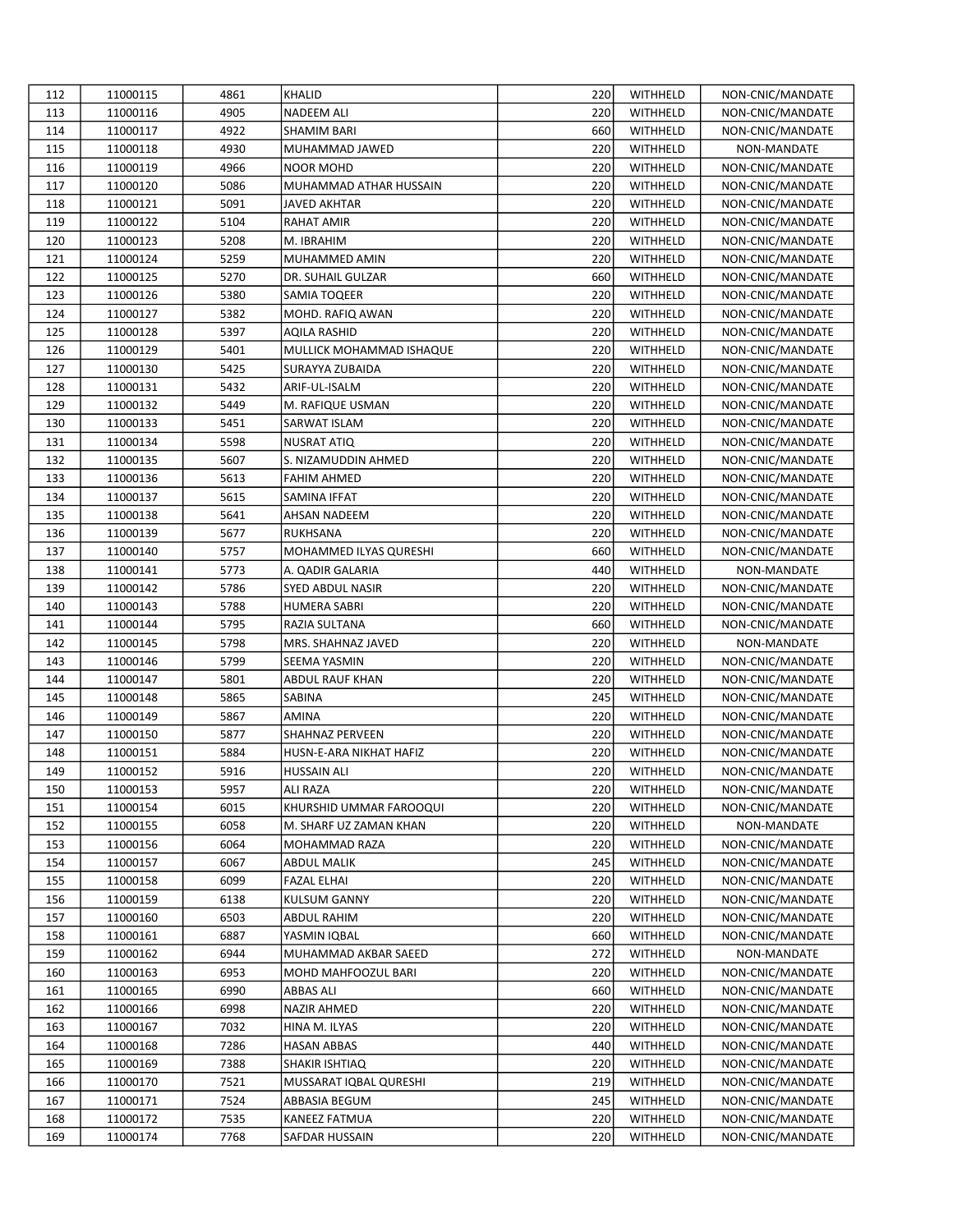| 170 | 11000175 | 7780  | <b>GIRDHARI LAL</b>        | 297   | WITHHELD | NON-MANDATE      |
|-----|----------|-------|----------------------------|-------|----------|------------------|
| 171 | 11000176 | 8166  | SHAKEEL AHMED              | 220   | WITHHELD | NON-CNIC/MANDATE |
| 172 | 11000177 | 8247  | JAMALUD DIN QURESHI        | 220   | WITHHELD | NON-CNIC/MANDATE |
| 173 | 11000178 | 8277  | KAHKASHAN SULTANA          | 220   | WITHHELD | NON-CNIC/MANDATE |
| 174 | 11000179 | 8289  | MASROOR A. SIDDIQUI        | 440   | WITHHELD | NON-CNIC/MANDATE |
| 175 | 11000180 | 8293  | SHEIKH MOHAMED IQBAL WALLY | 220   | WITHHELD | NON-CNIC/MANDATE |
| 176 | 11000181 | 8294  | RAISA BEGUM                | 220   | WITHHELD | NON-CNIC/MANDATE |
| 177 | 11000182 | 8300  | MOHAMMED NAEEM             | 7,350 | WITHHELD | NON-CNIC/MANDATE |
| 178 | 11000183 | 8318  | <b>MANZUR AHMAD</b>        | 220   | WITHHELD | NON-CNIC/MANDATE |
| 179 | 11000185 | 8342  | SHAFIQ MOHAMMAD KHAN       | 220   | WITHHELD | NON-CNIC/MANDATE |
| 180 | 11000187 | 8402  | MAQSOOD ALI KHAN           | 220   | WITHHELD | NON-CNIC/MANDATE |
| 181 | 11000188 | 8410  | SYED SHAMIM YAQUB          | 220   | WITHHELD | NON-MANDATE      |
| 182 | 11000189 | 8495  | SAKINA BANOO RAZA HUSSAIN  | 660   | WITHHELD | NON-CNIC/MANDATE |
| 183 | 11000190 | 8515  | <b>QURATUL-AIN</b>         | 220   | WITHHELD | NON-CNIC/MANDATE |
| 184 | 11000191 | 8516  | SAMEER                     | 220   | WITHHELD | NON-CNIC/MANDATE |
| 185 | 11000192 | 8559  | MARIAM HAJI AHMED          | 220   | WITHHELD | NON-CNIC/MANDATE |
| 186 | 11000193 | 8632  | <b>AFZAL HUSSAIN</b>       | 220   | WITHHELD | NON-CNIC/MANDATE |
| 187 | 11000194 | 8634  | M.A. RASHID ANSARI         | 220   | WITHHELD | NON-CNIC/MANDATE |
| 188 | 11000195 | 8641  | MUHAMMED RAFI BHATTI       | 220   | WITHHELD | NON-CNIC/MANDATE |
| 189 | 11000196 | 8676  | KHURSHEED ANWAR            | 220   | WITHHELD | NON-CNIC/MANDATE |
| 190 | 11000197 | 8692  | FAROOQ ISMAIL              | 220   | WITHHELD | NON-CNIC/MANDATE |
| 191 | 11000198 | 8693  | HABIB AHMED KHAN           | 220   | WITHHELD | NON-CNIC/MANDATE |
| 192 | 11000199 | 8737  | MOHD. TARIQ                | 490   | WITHHELD | NON-CNIC/MANDATE |
| 193 | 11000200 | 8810  | <b>KHALIL KHAN</b>         | 220   | WITHHELD | NON-CNIC/MANDATE |
| 194 | 11000201 | 8993  | HASHIM                     | 220   | WITHHELD | NON-CNIC/MANDATE |
| 195 | 11000202 | 8994  | JAFFRI                     | 220   | WITHHELD | NON-CNIC/MANDATE |
| 196 | 11000203 | 8995  | RUKHSANA SALEH MOHD        | 220   | WITHHELD | NON-CNIC/MANDATE |
| 197 | 11000204 | 8996  | SHAHNILA UMER ISMAIL       | 220   | WITHHELD | NON-CNIC/MANDATE |
| 198 | 11000205 | 8997  | SABRA SHAFI MOHD           | 220   | WITHHELD | NON-CNIC/MANDATE |
| 199 | 11000206 | 9407  | HUMAYUN SADIQ              | 220   | WITHHELD | NON-CNIC/MANDATE |
| 200 | 11000208 | 9468  | <b>MALIK NAZ</b>           | 660   | WITHHELD | NON-CNIC/MANDATE |
| 201 | 11000209 | 9471  | ASIF GHULAM MOHD           | 220   | WITHHELD | NON-CNIC/MANDATE |
| 202 | 11000210 | 9512  | MAJOR NADEEM AHMAD (RETD)  | 220   | WITHHELD | NON-CNIC/MANDATE |
| 203 | 11000212 | 9574  | HAJIYANI AISHA             | 440   | WITHHELD | NON-MANDATE      |
| 204 | 11000213 | 9735  | M. OSMAN VOHRA             | 220   | WITHHELD | NON-CNIC/MANDATE |
| 205 | 11000214 | 9742  | AMIRALI MACKWANI           | 219   | WITHHELD | NON-CNIC/MANDATE |
| 206 | 11000215 | 9778  | UBAIDULLAH PIRACHA         | 220   | WITHHELD | NON-CNIC/MANDATE |
| 207 | 11000216 | 10070 | MANSOOR ALI W. PIRALI      | 735   | WITHHELD | NON-CNIC/MANDATE |
| 208 | 11000217 | 10492 | <b>FARHAT KHAN</b>         | 220   | WITHHELD | NON-CNIC/MANDATE |
| 209 | 11000218 | 10495 | AMIRALI MACKWANI           | 220   | WITHHELD | NON-CNIC/MANDATE |
| 210 | 11000219 | 10508 | MR. MUNIR A. KAZI          | 660   | WITHHELD | NON-MANDATE      |
| 211 | 11000220 | 10519 | <b>ABDUL SATTAR</b>        | 735   | WITHHELD | NON-CNIC/MANDATE |
| 212 | 11000221 | 10556 | MUHAMMAD AZIMULLAH         | 440   | WITHHELD | NON-CNIC/MANDATE |
| 213 | 11000222 | 10557 | MR. MUHAMMAD ALTAF BUTT    | 271   | WITHHELD | NON-MANDATE      |
| 214 | 11000223 | 10581 | FAIYAZ HUSAIN SIDDIQI      | 220   | WITHHELD | NON-CNIC/MANDATE |
| 215 | 11000224 | 10594 | MR. JAMAL AHMED            | 2,940 | WITHHELD | NON-MANDATE      |
| 216 | 11000225 | 10611 | M. AHMED SHAMSI            | 660   | WITHHELD | NON-CNIC/MANDATE |
| 217 | 11000227 | 10637 | MOHAMMAD QASIM MULLAH      | 660   | WITHHELD | NON-CNIC/MANDATE |
| 218 | 11000228 | 10641 | MR. MUHAMMAD JAVAID RAUF   | 660   | WITHHELD | NON-MANDATE      |
| 219 | 11000230 | 10647 | MOHAMMAD SADIQ             | 220   | WITHHELD | NON-CNIC/MANDATE |
| 220 | 11000231 | 10651 | NADEEM KHALID              | 220   | WITHHELD | NON-CNIC/MANDATE |
| 221 | 11000232 | 10654 | ABDUL BARI FAROOQI         | 440   | WITHHELD | NON-CNIC/MANDATE |
| 222 | 11000233 | 10659 | SHEIKH MOHAMMAD SHAFI      | 245   | WITHHELD | NON-CNIC/MANDATE |
| 223 | 11000234 | 10669 | SYED IKRAM ALI             | 1,320 | WITHHELD | NON-CNIC/MANDATE |
| 224 | 11000235 | 10673 | SHAMSHAD ALI               | 440   | WITHHELD | NON-CNIC/MANDATE |
| 225 | 11000236 | 10749 | KASSAM VAYANI              | 735   | WITHHELD | NON-MANDATE      |
| 226 | 11000237 | 10758 | MR. RIZWAN RIAZUDDIN       | 272   | WITHHELD | NON-MANDATE      |
| 227 | 11000238 | 10765 | ENGR. BADAR HABIB          | 735   | WITHHELD | NON-MANDATE      |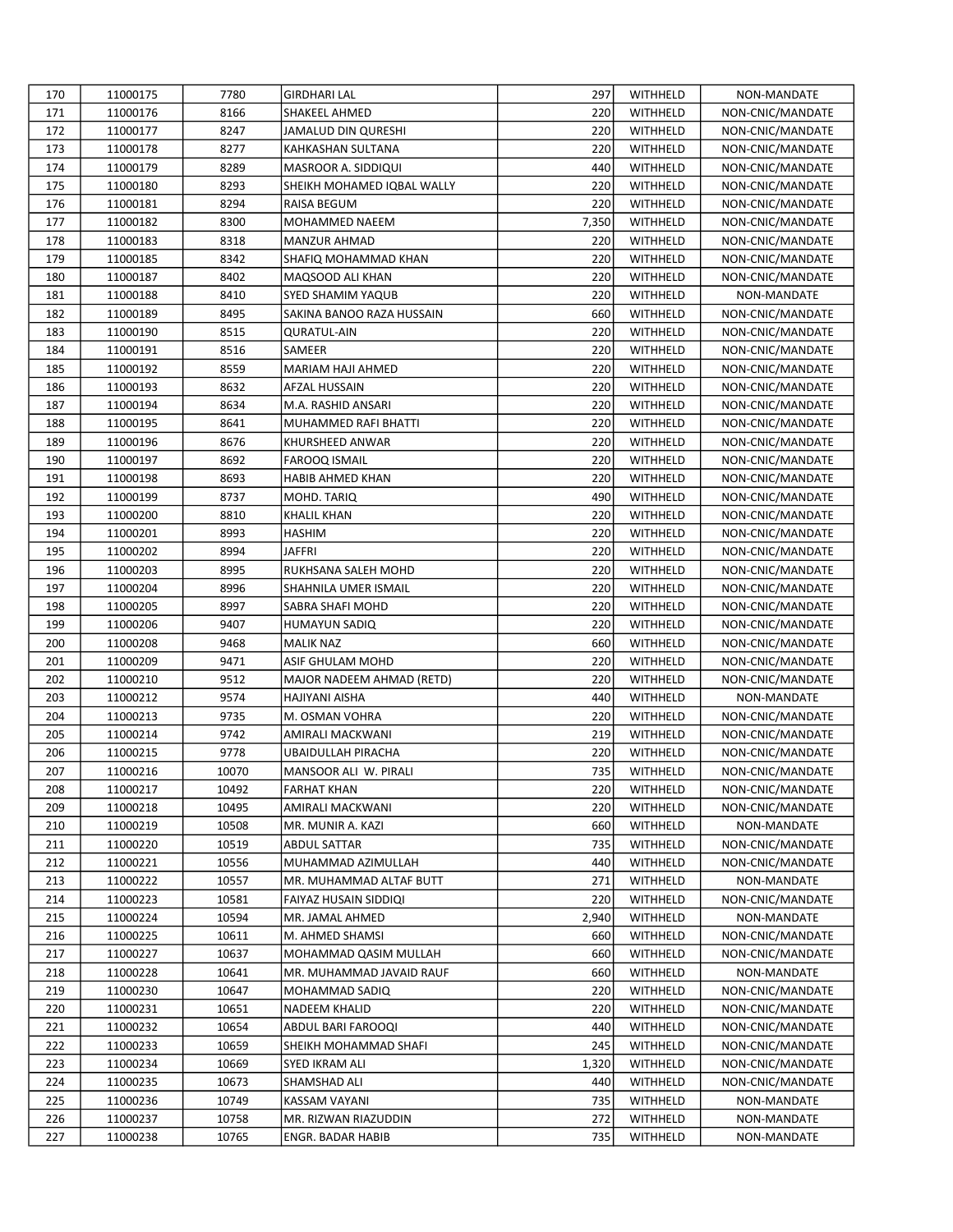| 228 | 11000239             | 10766 | ZIA UDDIN AHMED           | 220        | WITHHELD             | NON-CNIC/MANDATE |
|-----|----------------------|-------|---------------------------|------------|----------------------|------------------|
| 229 | 11000240             | 10780 | MR. ABDUL RASHID MIR      | 220        | WITHHELD             | NON-MANDATE      |
| 230 | 11000241             | 10793 | NATIONAL BANK OF PAKISTAN | 3,500      | WITHHELD             | NON-CNIC/MANDATE |
| 231 | 11000242             | 10821 | MOHAMMAD ZAKARIYA         | 220        | WITHHELD             | NON-CNIC/MANDATE |
| 232 | 11000243             | 10895 | SHAMIM AHMED              | 220        | WITHHELD             | NON-CNIC/MANDATE |
| 233 | 11000244             | 10902 | FEROZE AHMED KATHURIA     | 440        | WITHHELD             | NON-CNIC/MANDATE |
| 234 | 11000245             | 10903 | <b>NARGIS FEROZE</b>      | 1,100      | WITHHELD             | NON-CNIC/MANDATE |
| 235 | 11000246             | 10904 | ADNAN AHMED FEROZE        | 220        | WITHHELD             | NON-CNIC/MANDATE |
| 236 | 11000247             | 10930 | MR. MOHAMMAD AZAM KHAN    | 245        | WITHHELD             | NON-MANDATE      |
| 237 | 11000248             | 10955 | TAHIRA BEGUM              | 245        | WITHHELD             | NON-CNIC/MANDATE |
| 238 | 11000249             | 10958 | SHABBIR AHMED SHAKIR      | 980        | WITHHELD             | NON-CNIC/MANDATE |
| 239 | 11000250             | 10969 | KALIMUDDIN                | 545        | WITHHELD             | NON-MANDATE      |
| 240 | 11000251             | 10979 | QAZI ROUNAQ HEYAT         | 220        | WITHHELD             | NON-MANDATE      |
| 241 | 11000252             | 11061 | NIDA JAN MOHD             | 220        | WITHHELD             | NON-CNIC/MANDATE |
| 242 | 11000253             | 11067 | HUSSAIN ADAM              | 220        | WITHHELD             | NON-CNIC/MANDATE |
| 243 | 11000254             | 11074 | KASSIM ALI MANDVIWALA     | 440        | WITHHELD             | NON-CNIC/MANDATE |
| 244 | 11000255             | 11075 | SULTAN ASHRAF KHAN        | 440        | WITHHELD             | NON-CNIC/MANDATE |
| 245 | 11000256             | 11077 | <b>FAREED IQBAL</b>       | 2,200      | WITHHELD             | NON-CNIC/MANDATE |
| 246 | 11000257             | 11099 | RIAZ RAZI                 | 245        | WITHHELD             | NON-CNIC/MANDATE |
| 247 | 11000258             | 11100 | <b>TAHIR IQBAL</b>        | 245        | WITHHELD             | NON-CNIC/MANDATE |
| 248 | 11000259             | 11129 | MOHAMMED ASHRAF           | 220        | WITHHELD             | NON-CNIC/MANDATE |
| 249 | 11000260             | 11160 | <b>ABDUL HAKIM</b>        | 220        | WITHHELD             | NON-CNIC/MANDATE |
| 250 | 11000261             | 11161 | <b>NAJMUL ISLAM</b>       | 220        | WITHHELD             | NON-CNIC/MANDATE |
| 251 | 11000262             | 11167 | AQEEL HAJI KARIM DADA     | 220        | <b>WITHHELD</b>      | NON-CNIC/MANDATE |
| 252 | 11000263             | 11173 | MOHD JAMIL                | 220        | WITHHELD             | NON-CNIC/MANDATE |
| 253 | 11000264             | 11180 | MIAN ATHAR MAHMOOD        | 220        | WITHHELD             | NON-CNIC/MANDATE |
| 254 | 11000265             | 11188 | <b>GHOUS MOHAMMAD</b>     | 220        | WITHHELD             | NON-CNIC/MANDATE |
| 255 | 11000266             | 11212 | S.M.ABDULLA               | 440        | WITHHELD             | NON-CNIC/MANDATE |
| 256 |                      | 11229 | MUHAMMAD SHAMIM ASHRAF    | 220        |                      | NON-CNIC/MANDATE |
| 257 | 11000267<br>11000268 | 11237 | ZEBA                      | 3,960      | WITHHELD<br>WITHHELD | NON-CNIC/MANDATE |
|     |                      |       |                           |            |                      |                  |
|     |                      |       |                           |            |                      |                  |
| 258 | 11000269             | 11243 | SUMAIYA KHALID            | 440        | WITHHELD             | NON-CNIC/MANDATE |
| 259 | 11000270             | 11266 | <b>FURQAN</b>             | 220        | WITHHELD             | NON-CNIC/MANDATE |
| 260 | 11000271             | 11270 | KHWAJA NAEEM SAEED        | 1,100      | WITHHELD             | NON-CNIC/MANDATE |
| 261 | 11000272             | 11285 | M.AMIN MOTI WALA          | 545        | WITHHELD             | NON-MANDATE      |
| 262 | 11000273             | 11290 | MOHAMMAD ABDUL QADIR      | 440        | WITHHELD             | NON-CNIC/MANDATE |
| 263 | 11000274             | 11293 | AZIZ DAWOOD SALEH         | 440        | WITHHELD             | NON-CNIC/MANDATE |
| 264 | 11000275             | 11298 | MUHAMMAD ASHRAF           | 245        | WITHHELD             | NON-MANDATE      |
| 265 | 11000276             | 11303 | HAFEEZ-UR-REHMAN          | 245        | WITHHELD             | NON-CNIC/MANDATE |
| 266 | 11000277             | 11312 | <b>NILOFER PARVEZ</b>     | 220        | WITHHELD             | NON-CNIC/MANDATE |
| 267 | 11000278             | 11313 | MOHAMMAD ANWAR MOOSANI    | 490        | WITHHELD             | NON-CNIC/MANDATE |
| 268 | 11000279             | 11329 | SYED AMIR YAQUB           | 440        | WITHHELD             | NON-MANDATE      |
| 269 | 11000280             | 11330 | MR. IFTIKHAR AHMAD        | 440        | WITHHELD             | NON-CNIC         |
| 270 | 11000281             | 11331 | SURAYYA ZUBAIDA           | 440        | WITHHELD             | NON-CNIC/MANDATE |
| 271 | 11000282             | 11340 | SHEIKH ZAMIR-UL-HAQ       | 440        | WITHHELD             | NON-CNIC/MANDATE |
| 272 | 11000284             | 11387 | SYED MUHAMMAD AHSAN       | 220        | WITHHELD             | NON-CNIC/MANDATE |
| 273 | 11000285             | 11394 | HAJI A. KARIM             | 490        | WITHHELD             | NON-CNIC/MANDATE |
| 274 | 11000286             | 11402 | GHAZI MOHAMMAD            | 440        | WITHHELD             | NON-CNIC/MANDATE |
| 275 | 11000287             | 11406 | FAUZIA TAHIR              | 220        | WITHHELD             | NON-CNIC/MANDATE |
| 276 | 11000288             | 11410 | ASLAM KHALIQ              | 220        | WITHHELD             | NON-CNIC/MANDATE |
| 277 | 11000289             | 11426 | S.ZULFAQAR-UL-HASNAIN     | 220        | WITHHELD             | NON-CNIC/MANDATE |
| 278 | 11000290             | 11429 | YASMEEN                   | 220        | WITHHELD             | NON-CNIC/MANDATE |
| 279 | 11000291             | 11432 | HAMEEDA KHATOON           | 4,900      | WITHHELD             | NON-CNIC/MANDATE |
| 280 | 11000292             | 11435 | MUSHTAQ AHMAD KHAN FCA    | 440        | WITHHELD             | NON-CNIC/MANDATE |
| 281 | 11000293             | 11449 | MOHD HASHIM               | 220        | WITHHELD             | NON-CNIC/MANDATE |
| 282 | 11000294             | 11452 | HALIMA KHATOON            | 220        | WITHHELD             | NON-CNIC/MANDATE |
| 283 | 11000295             | 11456 | RANA MUHAMMED ZAFAR       | 220        | WITHHELD             | NON-CNIC/MANDATE |
| 284 | 11000296             | 11458 | SHAKRA BEGUM              | 660<br>220 | WITHHELD             | NON-MANDATE      |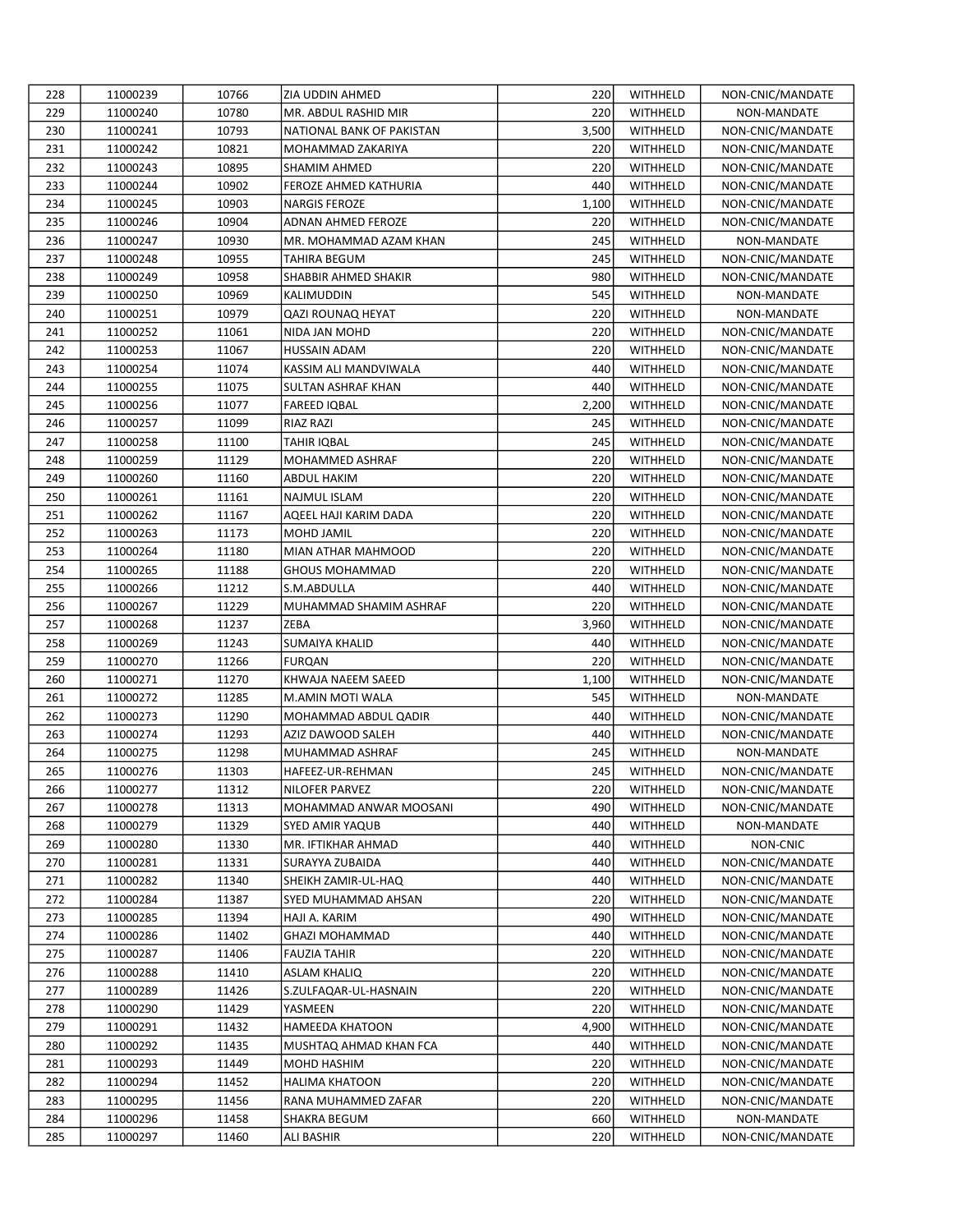| 286 | 11000301             | 11536        | AZIZ AHMED DAWOOD                  | 2,640          | WITHHELD        | NON-CNIC/MANDATE           |
|-----|----------------------|--------------|------------------------------------|----------------|-----------------|----------------------------|
| 287 | 11000302             | 11539        | SANAULLAH QURESHI                  | 1,225          | WITHHELD        | NON-CNIC/MANDATE           |
| 288 | 11000303             | 11541        | SAEED AKRAM                        | 1,100          | WITHHELD        | NON-CNIC/MANDATE           |
| 289 | 11000305             | 11563        | MR. MASOOM ALI                     | 735            | WITHHELD        | NON-MANDATE                |
| 290 | 11000306             | 11575        | AL ABDULMALEK RAJWANI              | 3              | WITHHELD        | NON-CNIC/MANDATE           |
| 291 | 11000308             | 11585        | KHALID SALEEM ZAHID                | 545            | WITHHELD        | NON-MANDATE                |
| 292 | 11000309             | 11586        | MUZAMMIL SULTAN                    | 660            | WITHHELD        | NON-MANDATE                |
| 293 | 11000310             | 11588        | MUHAMMAD NOOR-E-ARSHI KHAN         | 3              | WITHHELD        | NON-MANDATE                |
| 294 | 11000311             | 11589        | SAAD AMANULLAH KHAN                | 3              | WITHHELD        | NON-MANDATE                |
| 295 | 11000312             | 11590        | ALLA ELDIN MOUSTAFA IMAM           | 3              | WITHHELD        | NON-CNIC/MANDATE           |
| 296 | 11000313             | 11593        | SHERBANO JAFFAR ALI RAVJI          | 660            | WITHHELD        | NON-MANDATE                |
| 297 | 11000314             | 11602        | MRS. FARHAT KHALID                 | 220            | WITHHELD        | NON-MANDATE<br>1           |
| 298 | 11000315             | 11604        | MST. NAGINA NOOR                   | 1,470          | WITHHELD        | 11<br>NON-MANDATE          |
| 299 | 11000316             | 11605        | MRS. PARWEEN MUNIR                 | 5,720          | WITHHELD        | 1<br>NON-MANDATE           |
| 301 | 11000330             | 00307-32908  | MUHAMMAD NOMAN                     | 86             | WITHHELD        | NON-MANDATE                |
| 302 | 11000334             | 00307-81608  | EMADUDDIN MOHAMMAD KHAN            | 219            | WITHHELD        | NON-MANDATE                |
| 303 | 11000356             | 00620-54564  | KAMAL SHAHRYAR                     | 297            | WITHHELD        | NON-MANDATE                |
| 304 | 11000362             | 01651-6024   | SYED SHAH NAZIR AHSAN              | 490            | WITHHELD        | NON-MANDATE                |
| 305 | 11000378             | 02113-526    | International Brands Limited       | 6,545          | <b>WITHHELD</b> | NON-MANDATE                |
| 306 | 11000379             | 02113-1003   | Abida Iqbal                        | 1,190          | WITHHELD        | NON-MANDATE                |
| 307 | 11000381             | 03038-6035   | AZIZ                               | 245            | WITHHELD        | NON-MANDATE                |
| 308 | 11000382             | 03038-9948   | RAZIA YOUNUS                       | 817            | WITHHELD        | NON-MANDATE                |
| 309 | 11000385             | 03053-10928  | (S2) GULZAR MOHAMMAD HUSSAIN       | 2,205          | <b>WITHHELD</b> | NON-MANDATE                |
| 310 | 11000386             | 03087-44098  | MUHAMMAD ASIF                      | 735            | WITHHELD        | NON-MANDATE                |
| 311 | 11000388             | 03244-61803  | SAMANA NADEEM(SNN)                 | 245            | WITHHELD        | NON-MANDATE                |
| 312 | 11000405             | 03277-6481   | GHULAM MOHAMMED                    | 2,940          | WITHHELD        | NON-MANDATE                |
| 313 | 11000434             | 03277-18162  | HAJI MADNI & SABIRA BANO           | 244            | WITHHELD        | NON-MANDATE                |
| 314 | 11000435             | 03277-20881  | ANWER MALIK                        | 63,426         | WITHHELD        | NON-MANDATE                |
| 315 | 11000448             | 03277-27269  | NAEEM MUHAMMAD IQBAL               | 300            | WITHHELD        | NON-MANDATE                |
| 316 | 11000461             | 03277-47796  | ABDUL MAJEED MEMON                 | 5              | WITHHELD        | NON-MANDATE                |
| 317 | 11000464             | 03277-49540  | YASMEEN ASLAM                      | 162,732        | WITHHELD        | NON-MANDATE                |
| 318 | 11000465             | 03277-49541  | TAHIR KHALIQ                       | 158,270        | WITHHELD        | NON-MANDATE                |
| 319 | 11000477             | 03277-66289  | NASIM AKHTAR                       | 2              | WITHHELD        | NON-MANDATE                |
| 320 | 11000482             | 03277-68308  | MOHAMMAD OVAIS                     | 4              | WITHHELD        | NON-MANDATE                |
| 321 | 11000501             | 03277-82817  | <b>ISLAM UD DIN</b>                | 3              | WITHHELD        | NON-MANDATE                |
| 322 | 11000502             | 03277-83311  | MUHAMMAD AZAM                      | 3              | WITHHELD        | NON-MANDATE                |
| 323 | 11000511             | 03277-90351  | RUKHSANA ABDUL GHAFFAR             | 4              | WITHHELD        | NON-MANDATE                |
| 324 | 11000561             | 04184-45712  | MUHAMMAD SALEEM                    | 490            | WITHHELD        | NON-MANDATE                |
| 325 | 11000562             | 04234-15825  | MUHAMMAD AZAM KHAN                 | 1,960          | WITHHELD        | NON-MANDATE                |
| 326 | 11000578             | 04457-31735  | ABDUL MAJEED GHAZI (STT)           | 244            | WITHHELD        | NON-MANDATE                |
| 327 | 11000592             | 05116-23079  | SAYYEDA NARGIS SAFAVI              | 595            | WITHHELD        | NON-MANDATE                |
| 328 | 11000602             | 05769-14187  | SYED JAWAID IQBAL                  | 1,362          | WITHHELD        | NON-MANDATE                |
| 329 | 11000612             | 06445-13690  | DILEEP KUMAR                       | 15             | WITHHELD        | NON-MANDATE                |
| 330 | 11000625             | 06684-63795  | MUHAMMAD FEROZ                     | 3              | WITHHELD        |                            |
| 331 | 11000626             | 06684-73414  | <b>SHAKEEL AHMED</b>               | 6              | WITHHELD        | NON-MANDATE<br>NON-MANDATE |
| 332 |                      |              |                                    | 3              | WITHHELD        |                            |
|     | 11000631<br>11000640 | 06684-92703  | ANWER IQBAL<br><b>RIFFAT JAHAN</b> |                |                 | NON-MANDATE                |
| 333 |                      | 06684-126105 |                                    | $\overline{2}$ | WITHHELD        | NON-MANDATE<br>NON-MANDATE |
| 334 | 11000641             | 06684-126832 | RUBINA SAEED                       | $\overline{2}$ | WITHHELD        |                            |
| 335 | 11000642             | 06684-126857 | MUHAMMAD SHAFI                     | 3              | WITHHELD        | NON-MANDATE                |
| 336 | 11000643             | 06684-128572 | RUBINA SAEED                       | $\overline{2}$ | WITHHELD        | NON-MANDATE                |
| 337 | 11000644             | 06684-128721 | MUHAMMAD YOUNUS                    | $\overline{2}$ | WITHHELD        | NON-MANDATE                |
| 338 | 11000646             | 06684-137904 | SANJEEDA SHAHID                    | 3              | WITHHELD        | NON-MANDATE                |
| 339 | 11000647             | 06684-138555 | <b>IFTIKHAR HUSSAIN</b>            | 3              | WITHHELD        | NON-MANDATE                |
| 340 | 11000648             | 06684-139090 | MUHAMMAD FAHIM                     | 3              | WITHHELD        | NON-MANDATE                |
| 341 | 11000649             | 06684-139520 | MUHAMMAD KAMRAN                    | 3              | WITHHELD        | NON-MANDATE                |
| 342 | 11000651             | 06684-148232 | MUNTAHA HUSSAIN                    | 3              | WITHHELD        | NON-MANDATE                |
| 343 | 11000652             | 06684-152747 | ANAMTA HUSSAIN                     | 4              | WITHHELD        | NON-MANDATE                |
| 344 | 11000653             | 06684-161243 | SAEED AHMED SHAIKH                 | 3              | WITHHELD        | NON-MANDATE                |